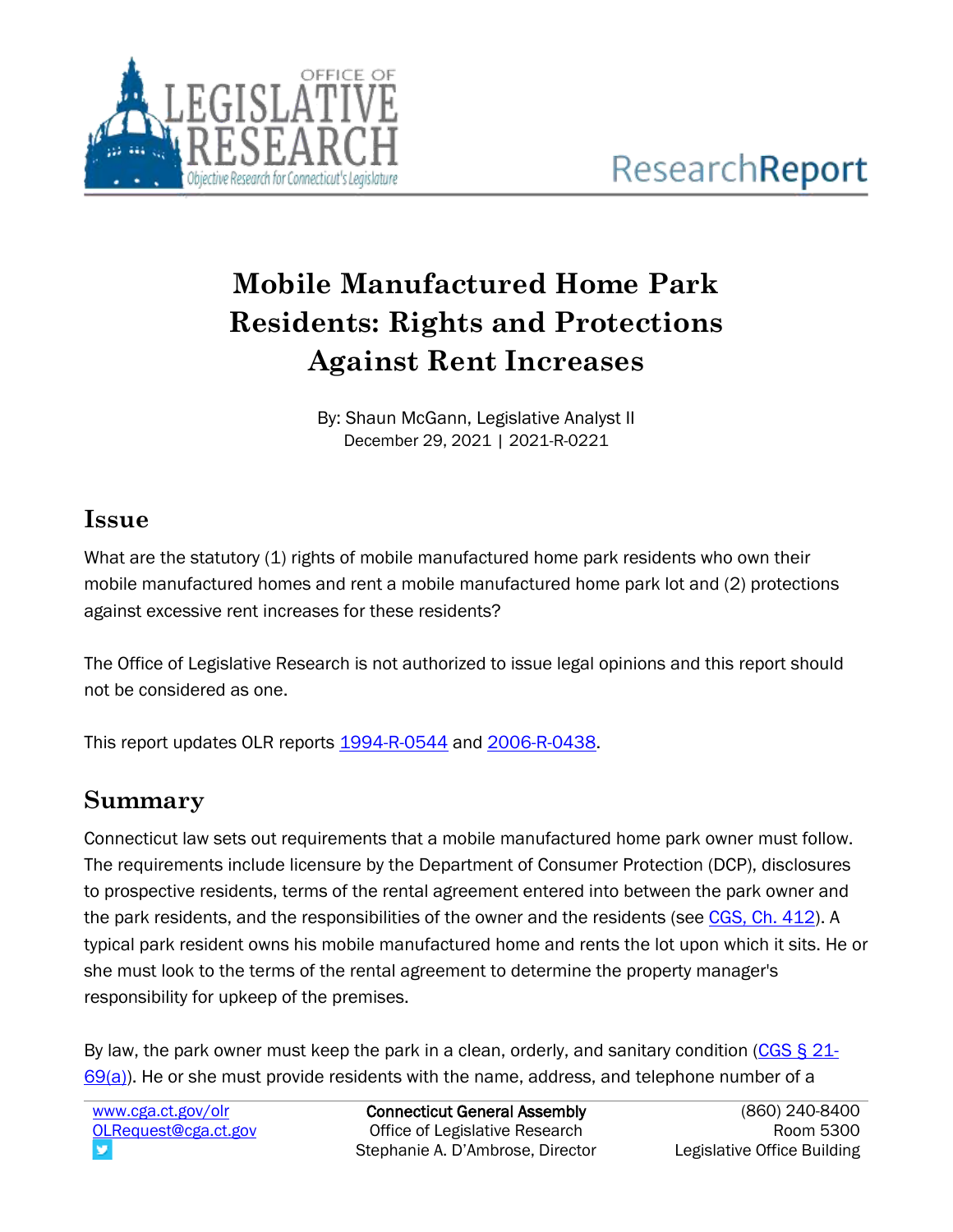property attendant and have a way for residents to contact him or her at any time [\(CGS § 21-69\(b\)](https://www.cga.ct.gov/current/pub/chap_412.htm#sec_21-69) and [Conn. Agencies Regs. § 21-82-14\)](https://eregulations.ct.gov/eRegsPortal/Browse/RCSA/Title_21Subtitle_21-82Section_21-82-14/).

A resident who believes a park owner is not abiding by state law may file a complaint with DCP. A [complaint form](https://portal.ct.gov/DCP/Complaint-Center/Complaint-Forms-and-Procedures) is available on [DCP's website.](https://portal.ct.gov/DCP/Occupational-and-Professional-Division/Occupational--Profess/Mobile-Manufactured-Homes) DCP is empowered to take certain licensing actions in response to a park owner's violation of any provision of the mobile manufactured home park law, related regulations, or other state or local laws and regulations ( $CGS \le 21-71(a)$ ) as amended by  $PA$ [21-37,](https://www.cga.ct.gov/asp/cgabillstatus/cgabillstatus.asp?which_year=2021&selBillType=Public+Act&bill_num=37) § 31). An owner is prohibited by law from collecting rent for any period of time that he or she (1) does not have a license in good standing or (2) fails to comply with statutory responsibilities in a way that materially affects the health and safety of the residents or habitability [\(CGS §§ 21-73](https://www.cga.ct.gov/current/pub/chap_412.htm#sec_21-73) & [21-83c\)](https://www.cga.ct.gov/current/pub/chap_412.htm#sec_21-83c).

While a park owner cannot increase rent during the term of a rental agreement, he or she may generally do so after an agreement expires so long as the statutory notice requirement is met and the proposed rent is consistent with comparable lots  $(CGS S S 21-80(b)(5)$  &  $(21-83(a)(5))$ . Nonseasonal residents of mobile manufactured home parks may file a complaint with a fair rent commission, if one exists in the relevant jurisdiction, in response to a proposed rent increase (CGS [§§ 7-148b](https://www.cga.ct.gov/current/pub/chap_098.htm#sec_7-148b) to [-148g\)](https://www.cga.ct.gov/current/pub/chap_098.htm#sec_7-148g). Additionally, residents that are at least 62-years-old or have a physical or mental disability may bring action in Superior Court to contest an excessive rent increase or proposed rent increase [\(CGS § 47a-23c\(c\)\)](https://www.cga.ct.gov/current/pub/chap_832.htm#sec_47a-23c).

# **Disclosure Statement**

A park owner must provide a disclosure statement to prospective residents before they enter into a rental agreement and residents at the first renewal of a rental agreement [\(CGS § 21-70\(a\)\)](https://www.cga.ct.gov/current/pub/chap_412.htm#sec_21-70). DCP determines the text of the disclosure statement [\(Conn. Agencies Regs. § 21-70-2\)](https://eregulations.ct.gov/eRegsPortal/Browse/RCSA/Title_21Subtitle_21-70Section_21-70-2/).

# **Rental Agreement**

By law, mobile manufactured home park owners must provide residents with an initial rental agreement before renting a lot in the park  $(CGS S 21-70(b))$ . The agreement must (1) be signed by both the park owner and the resident and (2) last for at least one year, unless the resident requests a shorter term in writing. DCP regulations contain a model rental agreement (Conn. Agencies Regs. [21-84-2\)](https://eregulations.ct.gov/eRegsPortal/Browse/RCSA/Title_21Subtitle_21-84Section_21-84-2/). This model agreement includes an enumerated list of park owners' and residents' statutory responsibilities (see [CGS § 21-82\)](https://www.cga.ct.gov/current/pub/chap_412.htm#sec_21-82).

# *Park Owner's Responsibilities*

At all times during the tenancy the park owner must: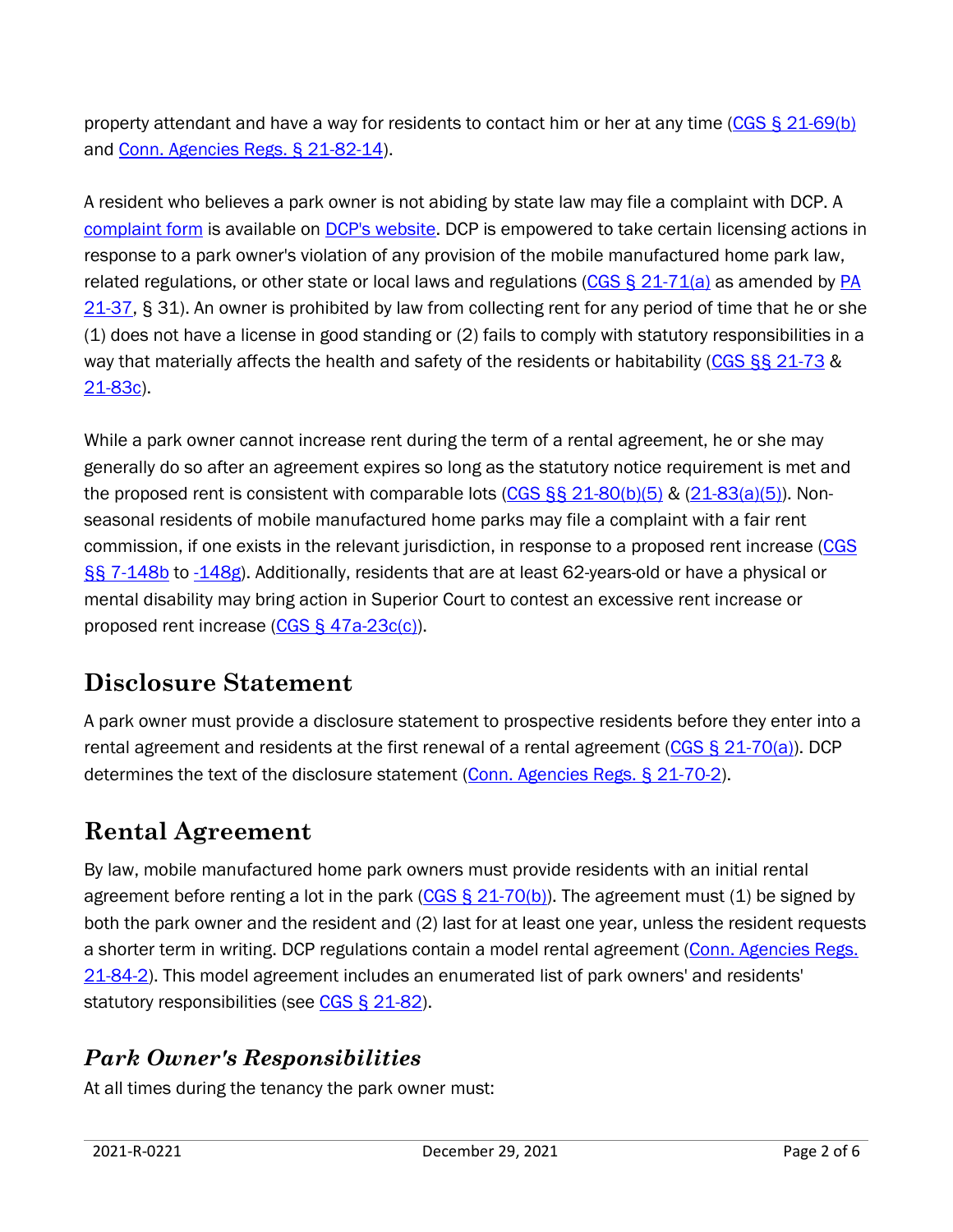- 1. comply with the requirements of the state building code, the fire safety code, and all applicable state laws and regulations, local ordinances, and planning and zoning regulations materially affecting health and safety;
- 2. maintain the premises and regrade them when necessary to prevent the accumulation of stagnant water and to prevent the detrimental effects of moving water;
- 3. maintain the ground at such a level that the mobile manufactured home will not tilt from its original position;
- 4. keep each mobile manufactured home space or lot marked in such a way that each resident will be certain of his or her area of responsibility;
- 5. keep any exterior area of the park not the responsibility of each resident free from any species of weed or plant growth which are noxious or detrimental to residents' health;
- 6. make all repairs and do whatever is necessary to put and keep the portion of the mobile manufactured home park that is not the responsibility of each resident in a fit and habitable condition, except where such premises are intentionally rendered unfit or uninhabitable by the resident, a member of his or her family, or other person on the premises with his or her consent, in which case such duty shall be the resident's responsibility;
- 7. keep all common areas of the premises in a clean and safe condition;
- 8. be responsible for the extermination of any insect, rodent, vermin, or other pest dangerous to residents' health whenever infestation exists in the area of the park not the responsibility of the resident or in the area for which the resident is responsible including the mobile manufactured home if such infestation is not the resident's fault and particularly if such infestation existed prior to the occupancy of the resident claiming relief;
- 9. maintain all mobile manufactured homes rented by the owner in a condition which is structurally sound and capable of withstanding adverse effects of weather conditions;
- 10. maintain all electrical, plumbing, gas, or other utilities provided by him or her in good working condition except during any emergency after which any repair must be completed within 72 hours unless good cause is shown as to why such repair has not been completed;
- 11. maintain all water and sewage lines and connections in good working order and, in the event of any emergency, make necessary arrangements for the provision of such service on a temporary basis;
- 12. arrange for the removal from waste receptacles of ashes, garbage, rubbish, and other waste incidental to the occupancy of the dwelling unit;
- 13. maintain any road within the park in good condition, provide adequate space for parking of two cars for each lot (with certain exceptions), and be responsible for damage to any vehicle which is the direct result of any unrepaired or poorly maintained access road within the park;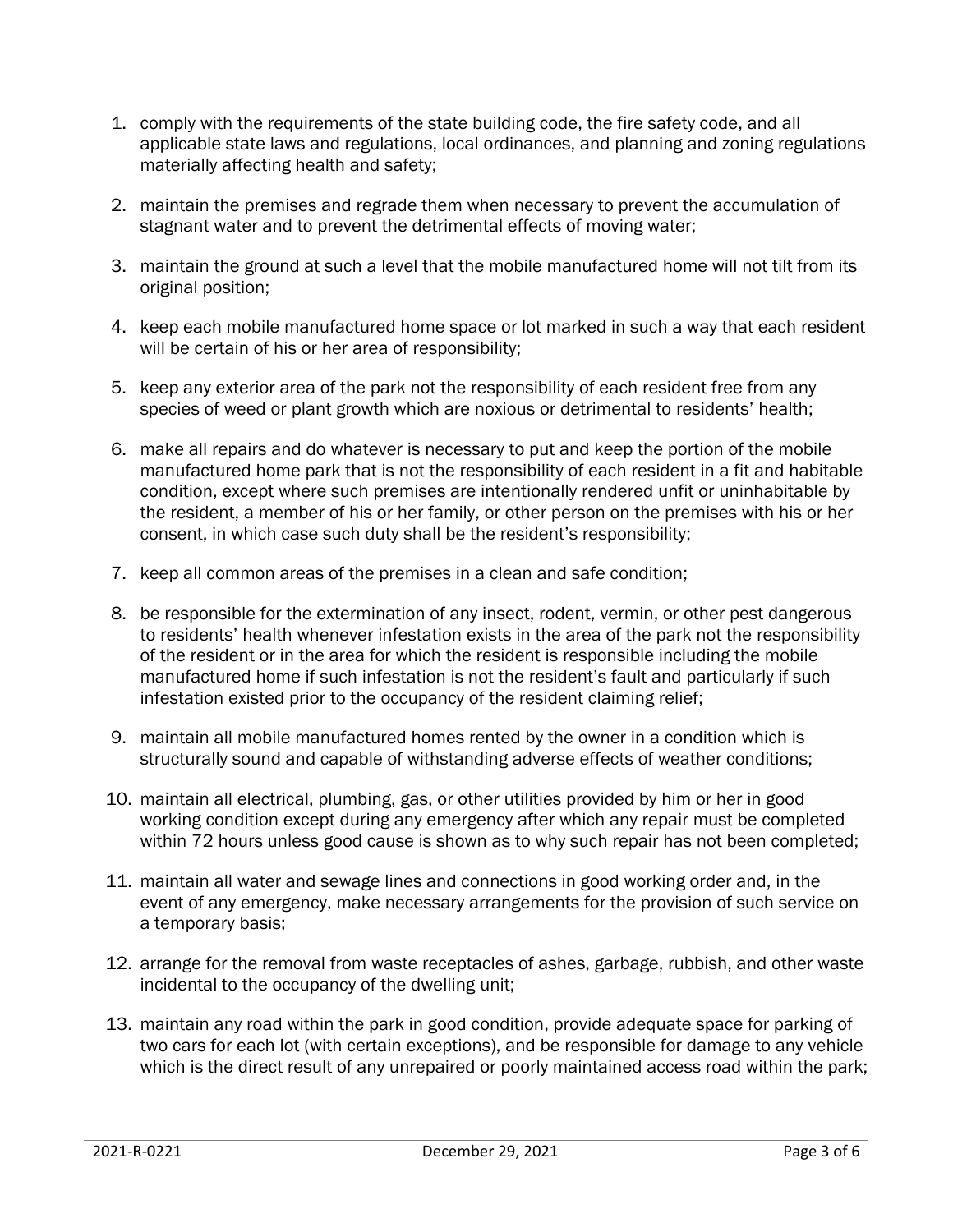- 14. respect the resident's privacy and if only the space or lot is rented, agree to enter the mobile manufactured home only with the resident's permission;
- 15. allow all residents freedom of choice in the purchase of all services pursuant to [CGS § 21-](https://www.cga.ct.gov/current/pub/chap_412.htm#sec_21-78) [78;](https://www.cga.ct.gov/current/pub/chap_412.htm#sec_21-78) and
- 16. allow a resident to terminate a rental agreement whenever a change in the location of the resident's employment requires a change in the location of his or her residence if the resident gives 30 days' notice; provided, a resident who is a member of the armed forces of the United States may terminate his or her rental agreement with less than 30 days' notice if he or she receives reassignment orders which do not allow prior notification.

#### *Resident's Responsibilities*

At all times during the tenancy the resident must:

- 1. comply with all obligations primarily imposed upon residents by applicable provisions of any building, housing, or fire code materially affecting health and safety;
- 2. keep the unit and his or her area of responsibility as marked by the owner in a clean and sanitary condition, free of garbage and rubbish;
- 3. keep the supplied basic facilities, including any plumbing fixture, cooking and refrigeration equipment, and electrical fixtures in a rented mobile manufactured home unit, in a clean and sanitary condition and exercise reasonable care in their proper use and operation;
- 4. dispose of any rubbish, garbage, and other waste material in a clean and sanitary manner;
- 5. not willfully or negligently destroy, deface, damage, impair, or remove any part of the premises or permit any other person to do so;
- 6. observe all reasonable rules of the owner concerning the use, occupation, and maintenance of the premises, provided these rules are brought to his or her attention at the time the rental agreement is signed;
- 7. unless otherwise agreed, occupy the dwelling unit only as a dwelling unit;
- 8. conduct himself or herself and require other persons on the premises with his or her consent to conduct themselves in a manner that will not disturb neighbors' peaceful enjoyment of the premises or constitute a nuisance, as defined in CGS  $\S$  47a-32, or a serious nuisance, as defined in [CGS § 21-80;](https://www.cga.ct.gov/current/pub/chap_412.htm#sec_21-80) and
- 9. if judgment has entered against a member of the resident's household pursuant to CGS § [47a-26h\(c\)](https://www.cga.ct.gov/current/pub/chap_832.htm#sec_47a-26h) for serious nuisance by using the premises for the illegal sale of drugs, not permit such person to resume occupancy of the dwelling unit, except with the consent of the owner.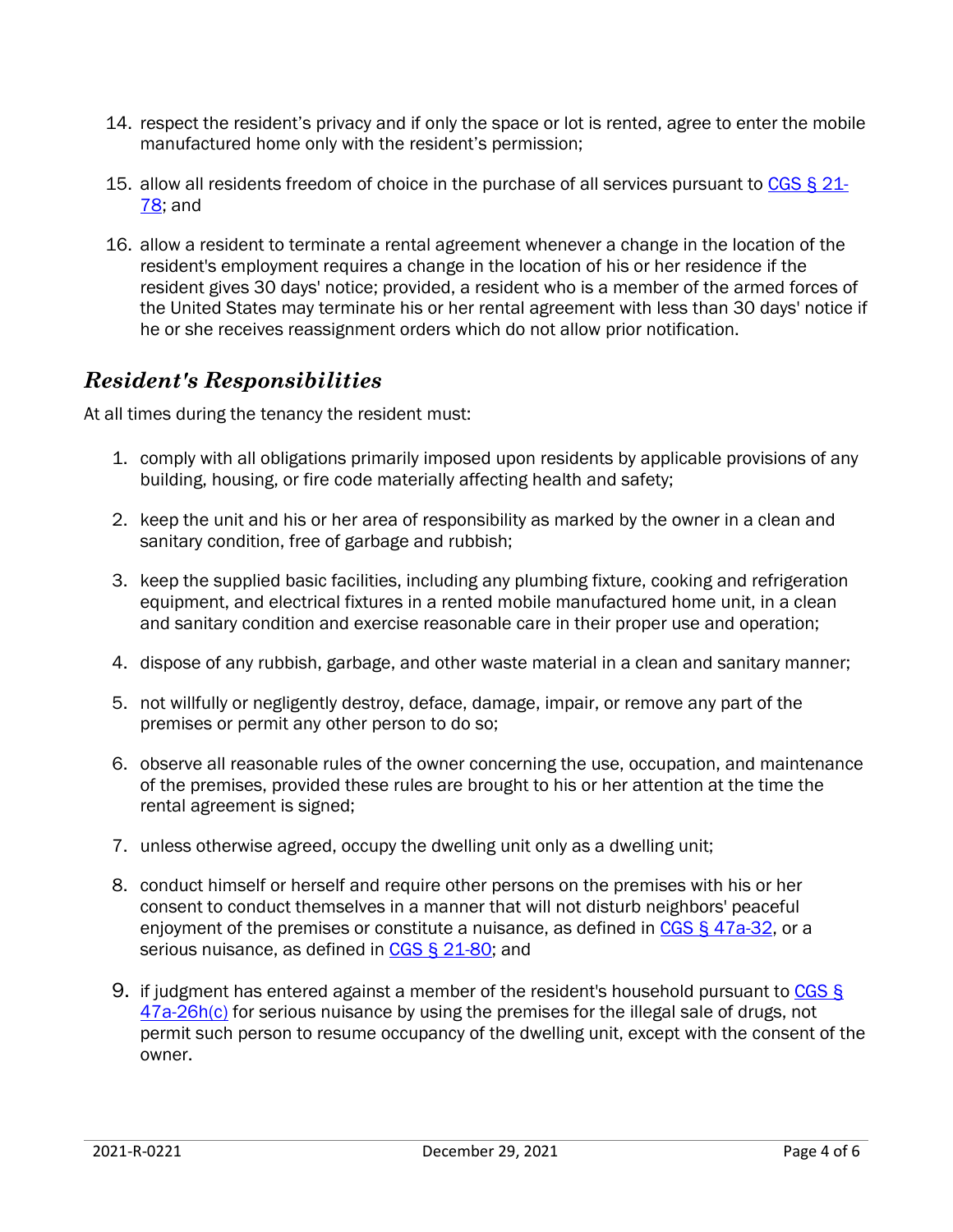### *Rent Increases During Term of Rental Agreement*

The law prohibits rental agreements from including provisions allowing the park owner to increase the total rent or change the payment arrangements during the term of the rental agreement (CGS §  $21-83(a)(5)$ ). If, due to a disagreement on the amount of rent, the park owner does not offer a resident a written rental agreement renewal or if the resident does not sign a renewal, the prior rental agreement is deemed extended on a month-to-month basis at the last agreed-upon rent unless the park owner terminates the lease and brings a summary process action [\(CGS § 21-](https://www.cga.ct.gov/current/pub/chap_412.htm#sec_21-70) [70\(b\)\)](https://www.cga.ct.gov/current/pub/chap_412.htm#sec_21-70).

# *Rent Increases After Expiration of Rental Agreement*

The law includes special provisions for evicting residents from mobile home parks that provide additional tenant protections compared to those applicable to standard apartment dwellers (CGS § [21-80\)](https://www.cga.ct.gov/current/pub/chap_412.htm#sec_21-80). However, it allows park owners to increase rents at the end of an agreement's term if:

- 1. the park owner delivers a written notice of the proposed rent increase to the resident at least 30 days before the start of a new rental agreement;
- 2. the proposed rent is consistent with rents for comparable lots in the same park; and
- 3. the rent is not increased in order to defeat the purpose of the provisions governing summary process actions for tenants of mobile home parks  $(CGS \S 21-80(b)(5))$ .

# **Resident Recourse and Enforcement**

Residents of mobile manufactured home parks may deliver written notice to the park owner of any material noncompliance with  $(1)$  the rental agreement or  $(2)$  his or her responsibilities that materially affect the resident's health and safety. The owner has 21 days to remedy the situation. If he or she does not, the rental agreement terminates nine days thereafter (i.e., 30 days from when notice was given). If the noncompliance is repeated within six months, the resident may terminate the rental agreement with at least 14 days' notice to the park owner and vacate the premises within 30 days of the breach [\(CGS § 21-83d\)](https://www.cga.ct.gov/current/pub/chap_412.htm#sec_21-83d).

A park owner is prohibited from retaliating against a resident who, in good faith, files a complaint against him or her or asks for repairs to be made [\(CGS § 21-80a\)](https://www.cga.ct.gov/current/pub/chap_412.htm#sec_21-80a).

In any dispute, either the park owner or the resident may ask for and receive a declaratory ruling from DCP [\(CGS § 21-83e\)](https://www.cga.ct.gov/current/pub/chap_412.htm#sec_21-83e). DCP is empowered to revoke, suspend, place conditions on, or refuse to renew (if a formal enforcement action has been commenced) a park owner's license for a violation of any provision of the mobile manufactured home park law, related regulations, or other state or